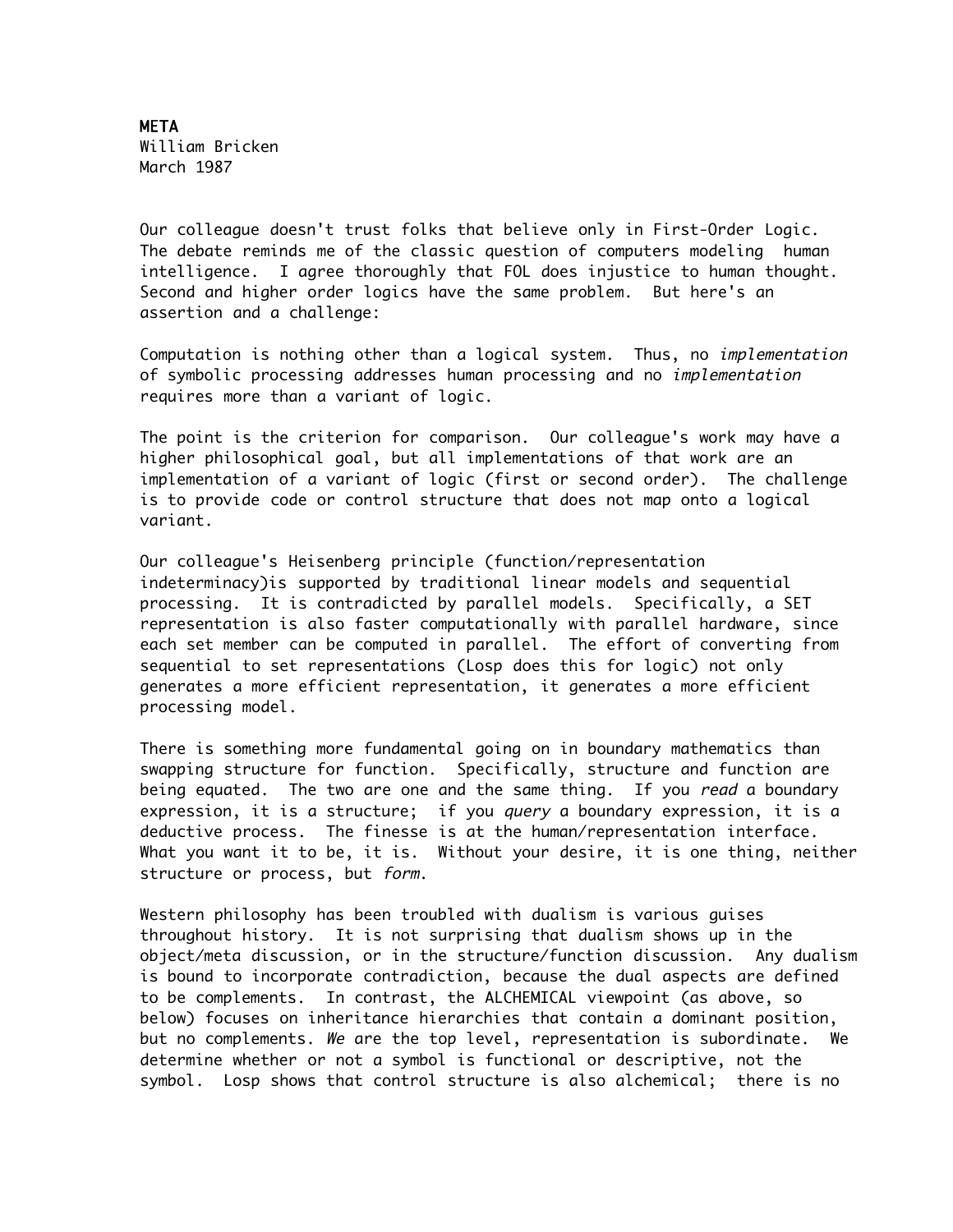need for object/meta dualism. Rather, if we choose a descriptive top level, then nested levels alternate,

object (process (object (process (object ...))))

Boundary math provides transformation tools to condense this alternation into two levels without changing the meaning of the expression.

I seem to be not too clear about the reflection problem. From my experience it seems to be more of a bad idea and a trap than a real issue. There is some object representation level  $0$ , which gets manipulated by a control program C to yield a changed representation O'. That is

 $C(0) \implies 0'$ 

Naturally we want => to also be =  $(=$ > is change and = is description).

Now we want to reason about the control  $C$ . Say we want to choose between  $C1$ and C2. What are the available criteria for choice?

## MAIN POINT:

The only criteria are in O.

Meta issues that inject new information about *control* into the problem indicate that O does not state the problem fully. Control-level reasoning is necessary only when the problem is partially specified. But, in specifying the control-level reasoning, we are in fact providing the missing parts of the object level representation.

So why not reformulate  $0$  in a representation that eliminates the problem about whether or not C1 is better than C2. We can do this by extending  $0$  to include the missing parts, by increasing the dimensionality of  $0$ , or by finding a clearer representation language. (An easy way to do this is to include  $\Rightarrow$  and = at the object level.) Call this reformulation process C3.

ANOTHER MAIN POINT:

C3 is a non-meta control level that eliminates the need to reason about control.

That is,

Reasoning about control is reasoning about a different representation of the object level.